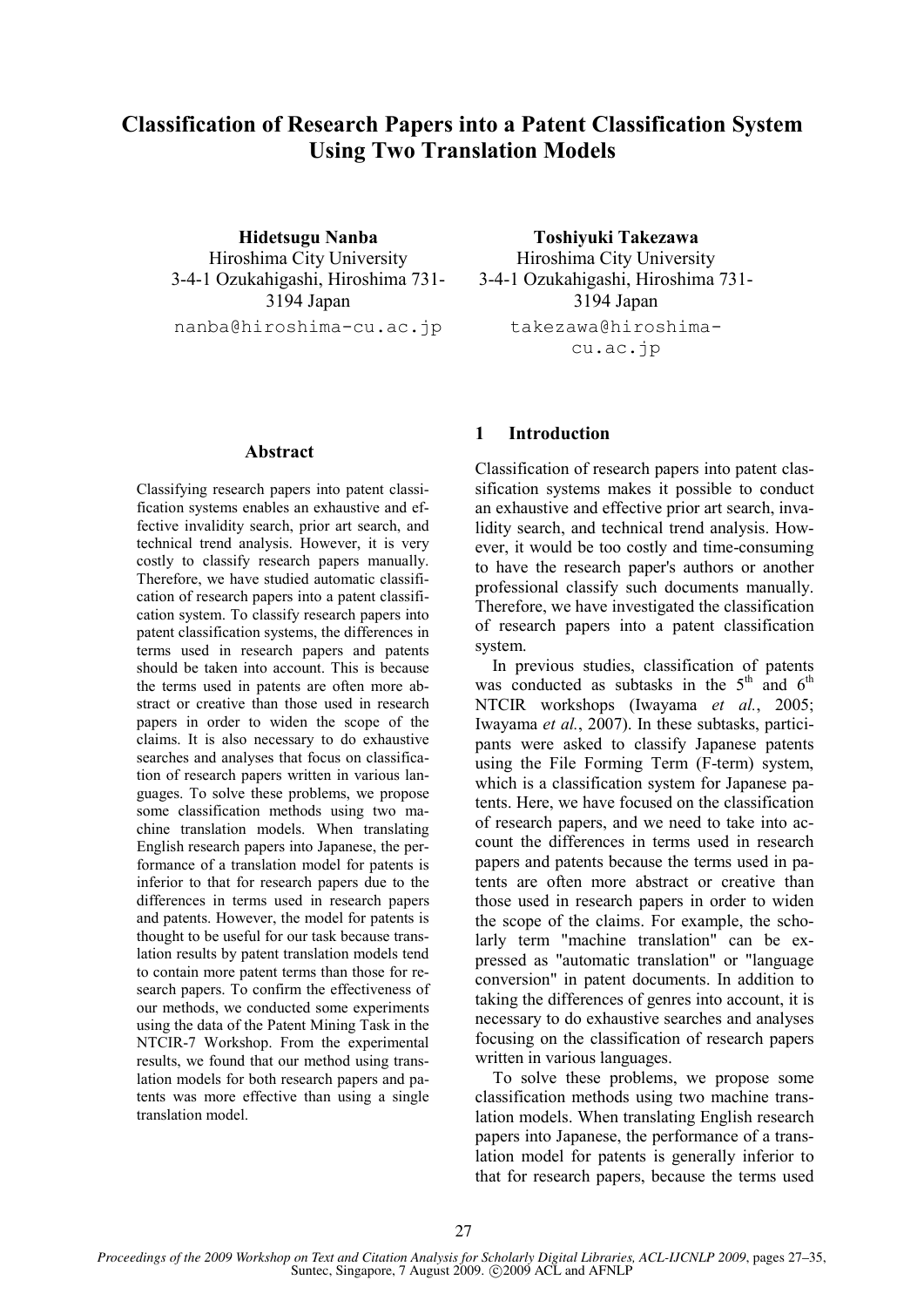in patents are different from those in research papers. However, we thought that a translation model for patents might be useful for our task, because translation results using the patent translation model tend to contain more patent terms than those obtained using the model for research papers. In this paper, we confirm the effectiveness of our methods using the data of the Crossgenre Subtask (E2J) in the  $7<sup>th</sup> NTCIR$  Workshop (NTCIR-7) Patent Mining Task (Nanba et al., 2008:b).

The remainder of this paper is organized as follows. Section 2 describes related work. Section 3 describes our methods. To investigate the effectiveness of our methods, we conducted some experiments, and Section 4 reports the experimental results. We present some conclusions in Section 5.

# 2 Related Work

In this section, we describe some related studies on "cross-genre information access" and "crosslingual information access".

### Cross-genre Information Access

Much research has been done in the field of cross-genre information retrieval and document classification. The technical survey task in the NTCIR-3 workshop (Iwayama et al., 2002) is an example. This task aimed to retrieve patents relevant to a given newspaper article. In this task, Itoh et al. (2002) focused on "Term Distillation". The distribution of the frequency of the occurrence of words was known to be different between newspaper articles and patents. For example, the word "president" often appears in newspaper articles, while this word seldom appears in patents. As a result, unimportant words such as "president" were assigned high scores in patents when using tf\*idf to weight words. Term Distillation is a technique that can prevent such cases by filtering out words that can be assigned incorrect weights. This idea was also used to link news articles and blog entries (Ikeda et al., 2006).

Another approach for cross-genre information retrieval was that used by Nanba et al. (2008:a), who proposed a method to integrate a research paper database and a patent database by analyzing citation relations between research papers and patents. For the integration, they extracted bibliographic information of cited literature in "prior art" fields in Japanese patent applications. Using this integrated database, users can retrieve patents that relate to a particular research paper by tracing citation relations between research

papers and patents. However, the number of cited papers among patent applications is not sufficient to retrieve related papers or patents, even though the number of opportunities for citing papers in patents or for citing patents in papers has been increasing recently.

As another approach for cross-genre information retrieval, Nanba et al. (2009) proposed a method to paraphrase scholarly terms into patent terms (e.g., paraphrasing "floppy disc" into "magnetic recording medium"). They focused on citation relationships between research papers and patents for the paraphrased terms. Generally, a research paper and a patent that have a citation relationship tend to be in the same research field. Therefore, they paraphrased a scholarly term into a patent term in two steps: (1) retrieve research papers that contain a given scholarly term in their titles, and (2) extract patent terms from patents that have citation relations with the retrieved papers.

The NTCIR-7 Patent Mining Task (Nanba et al., 2008:b) is another example of research done on information access using research papers and patents. The aim of the Patent Mining Task was to classify research papers written in either Japanese or English using the International Patent Classification (IPC) system, which is a global standard hierarchical patent classification system. The following four subtasks were included in this task, and 12 groups participated in three of them: Japanese, English, and Cross-lingual (J2E) subtasks.

- Japanese subtask: classification of Japanese research papers using patent data written in Japanese.
- English subtask: classification of English research papers using patent data written in English.
- Cross-lingual subtask (J2E): classification of Japanese research papers using patent data written in English.
- Cross-lingual subtask (E2J): classification of English research papers using patent data written in Japanese.

Because the number of categories (IPC codes) that research papers were classified into was very large (30,855), only two participating groups employed machine learning, which is the most standard approach in the NLP field. The other groups used the k-Nearest Neighbor (k-NN) method. Among all participant groups, only Mase and Iwayama's group (2008) coped with the problem of the differences in terms between re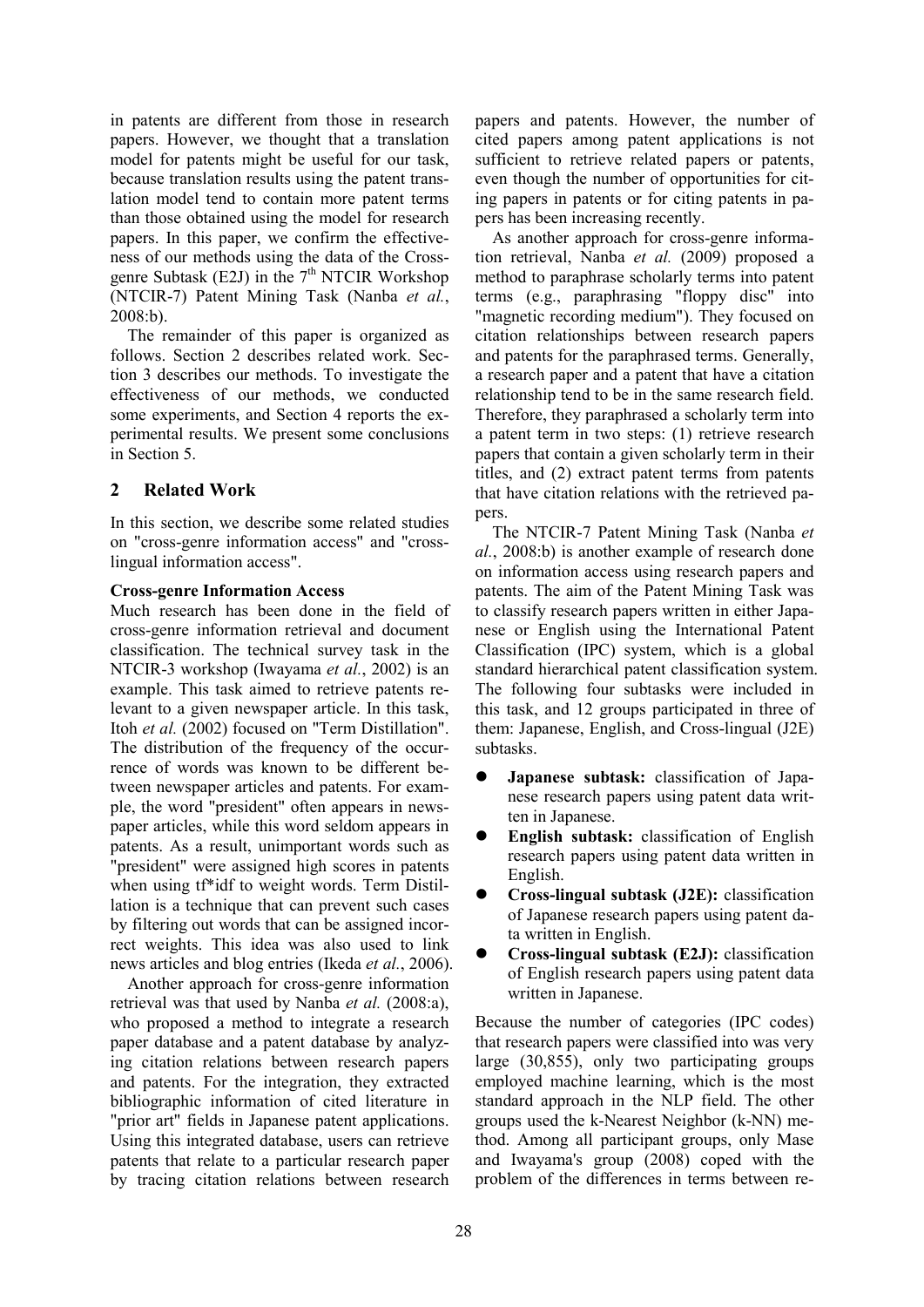search papers and patents. Mase and Iwayama used a pseudo-relevance feedback method to collect related patent terms for a given research paper. First, they retrieved patents relevant to a given research paper. Next, they extracted patent terms from the top n retrieved patents. Then they retrieved patents again using the patent terms extracted in the second step. Finally, they classified research papers using the k-NN method. However, they reported that a simple k-NN based method was superior to the method based on the pseudo-relevance feedback method. In this paper, we also examined our methods using the data of the NTCIR-7 Patent Mining Task.

TREC Chemistry Track<sup>1</sup> is another related study involving research papers and patents. This track aims for cross-genre information retrieval using research papers and patents in the chemical field. This track started in 2009 under the Text Retrieval Conference (TREC), and the details including experimental results will be reported at the final meeting to be held in November 2009.

#### Cross-lingual Information Access

Much research has been done on cross-lingual information access using research papers and patents. In the NTCIR workshop, cross-lingual information retrieval tasks have been carried out using research papers (Kando et al., 1999; Kando et al., 2001) and patents (Fujii et al., 2004; Fujii et al., 2005; Fujii et al., 2007). In the CLEF evaluation workshop, the cross-lingual patent retrieval task "CLEF-IP" was initiated in 2009<sup>2</sup>. The cross-lingual subtask in the NTCIR-7 Patent Mining Task (Nanba et al., 2008:b) is another cross-lingual information access study.

Here, we describe two methods used in the cross-lingual subtask (J2E) in the Patent Mining Task (Bian and Teng, 2008, Clinchant and Renders, 2008). Bian and Teng (2008) translated Japanese research papers into English using three online translation systems (Google, Excite, and Yahoo! Babel Fish), and classified them using a k-NN-based text classifier. Clinchant and Renders (2008) automatically obtained a Japanese-English bilingual dictionary from approximately 300,000 pairs of titles from Japanese and English research papers (Kando et al., 1999) using Giza<sup>3</sup>, a statistical machine translation toolkit. Then

they classified papers using this dictionary and a k-NN-based document classifier. Bian and Clinchant also participated in an English subtask and obtained almost the same mean average precision (MAP) scores as those of the J2E subtask.

Although the direction of translation of our system is different from Bian and Clinchant, we also tried our methods using the data of the cross-lingual subtask (E2J). We utilized the Giza toolkit in the same way as Clinchant, but our approach was different from Clinchant, because we solved the problem of "differences of terms used in research papers and patents" by using two translation models obtained from both research papers and patents parallel corpora.

### 3 Classification of Research Papers into a Patent Classification System

### 3.1 Our Methods

We explain here the procedure of our cross-genre, cross-lingual document classification method depicted in Figure 1. The goal of our task is to classify document I written in language L1 in genre G1 into a classification system (categories) using documents written in language L2 in genre G2, and classification codes were manually annotated to each of these documents. Generally, three steps are required for cross-genre, crosslingual document classification: (1) translate document I into Language L2 using a translation model for genre G1 (document  $O$  in Figure 1), (2) paraphrase terms in document  $O$  into terms in genre G2 (document  $O'$ ), and (3) classify  $O'$  into a classification system. Here, if a translation model for genre G2 is available, steps (1) and (2) can be resolved using this translation model, because terms in the translation results using the model are more appropriate in genre G2. However, as it is assumed that the translation model translates documents in genre G2, the translation results might contain more mistranslations than the results obtained by a model for genre G1. We therefore combine translation results  $(O+O')$ produced by translation models for genre G1 and for G2. These results can be expected to contain terms in genre G2 and to minimize the effects of mistranslation by using the translation model for genre G1.

 $\overline{a}$ 

<sup>1</sup> https://wiki.ir-

facility.org/index.php/TREC\_Chemistry\_Track

<sup>&</sup>lt;sup>2</sup> http://www.ir-facility.org/the\_irf/current-

projects/clef-ip09-track/

<sup>3</sup> http://www.fjoch.com/GIZA++.html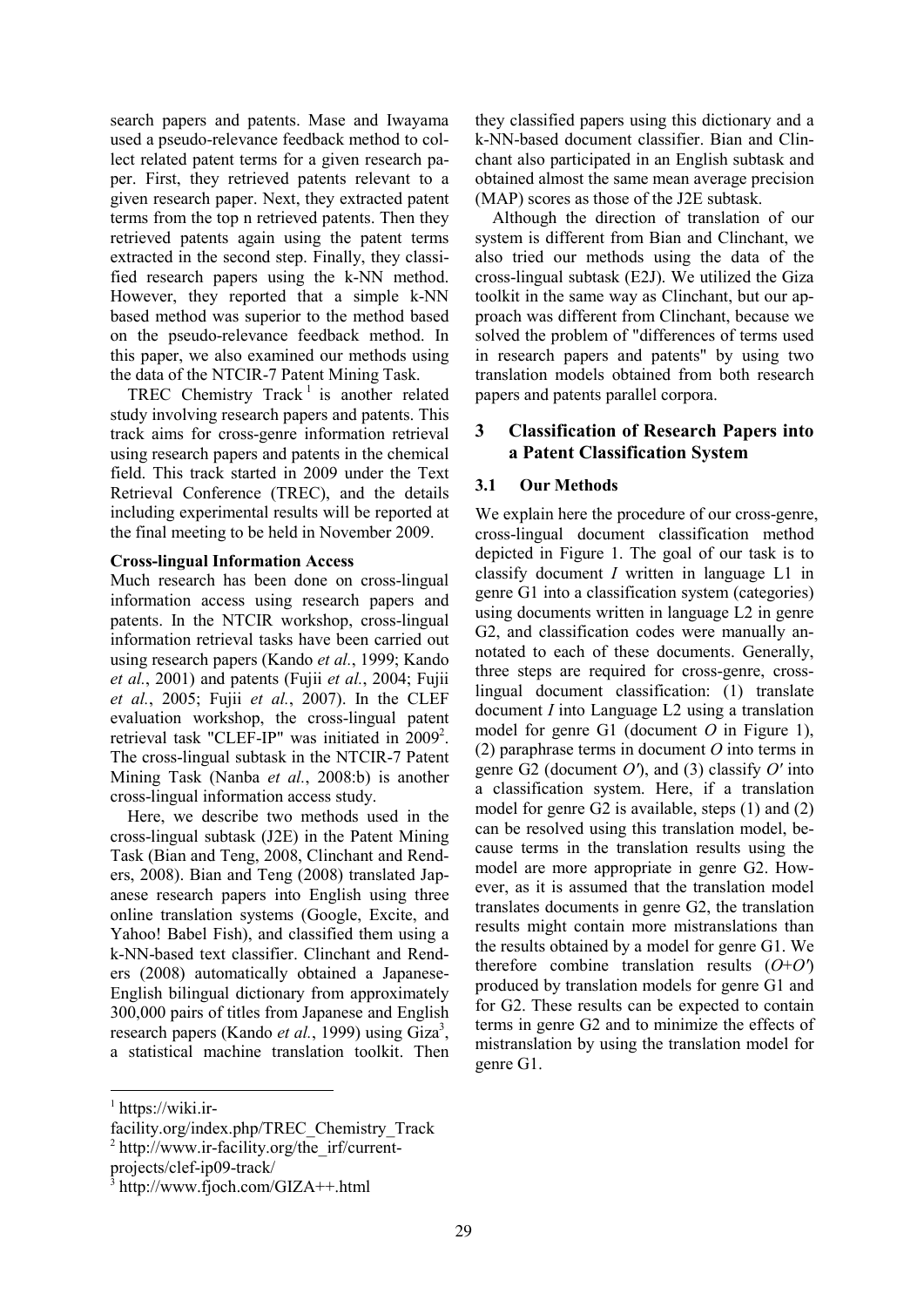

Figure 1: Overview of our method

### 3.2 System Configuration

The goal of our study is to classify English research papers (Language L1=English, Genre G1=research papers) into a patent classification using a patent data set written in Japanese (Language L2=Japanese, Genre G2=patents). Figure 2 shows the system configuration. Our system is comprised of a "Japanese index creating module" and a "document classification module". In the following, we explain both modules.



#### Japanese Index Creating Module

 $\overline{a}$ 

When a title and abstract pair, as shown in Figure 3, is given, the module creates a Japanese index, shown in Figure  $4<sup>4</sup>$ , using translation models for research papers and for patents.

Here, the following two procedures (A) or (B) are possible for creating a Japanese index from an English paper: (A) translate the English title and abstract into Japanese; then create a Japanese

index from them by extracting content terms<sup>5</sup>, or (B) create an English index<sup> $\bar{6}$ </sup> from the English title and abstract, then translate each index term into Japanese. We conducted experiments using both procedures.

As translation tools, we used Giza and Moses<sup>7</sup>. We obtained translation models using a patent bilingual corpus containing 1,800,000 pairs of sentences (Fujii *et al.* 2008) and a research paper bilingual corpus containing 300,000 pairs automatically created from datasets of NTCIR-1 (Kando et al. 1999), and 2 (Kando et al. 2001) CLIR tasks.

Title: A Sandblast-Processed Color-PDP Phosphor Screen

Abstract: Barrier ribs in the color PDP have usually been fabricated by multiple screen printing. However, the precise rib printing of fine patterns for the high resolution display panel is difficult to make well in proportion as the panel size grow larger. On the other hand, luminance and luminous efficiency of reflective phosphor screen will be expected to increase when the phosphor is deposited on the inner wall of display cells. Sandblasting technique has been applied to make barrier ribs for the high resolution PDP and nonffat phosphor screens on the inner wall of display cells.

Figure 3: Example of an English title and abstract

| 18 形成 (formation)                    |
|--------------------------------------|
| 18 P D P (PDP)                       |
| 18 型蛍光面 (type phosphor screen)       |
| 12 障壁形成 (barrier formation)          |
| 12 障壁 (barrier)                      |
| 12 蛍光 (phosphor)                     |
| 12 カラー P D P (color PDP)             |
| 12 反射型蛍光 (reflective phosphor)       |
| 12 型蛍光 (type phosphor)               |
| 12 サンドブラスト法 (Sandblasting technique) |
| 9 サンドブラスト (Sandblasting)             |
| (snip)                               |

Figure 4: Example of a Japanese index

 $\overline{a}$ 

<sup>4</sup> Numerical values shown with index terms indicate term frequencies.

 $<sup>5</sup>$  As content terms, we extracted noun phrases (series</sup> of nouns), adjectives, and verbs using the Japanese morphological analyzer MeCab.

<sup>(</sup>http://mecab.sourceforge.net)

<sup>6</sup> We used TreeTagger as a POS tagging tool. (http://www.ims.uni-

stuttgart.de/projekte/corplex/TreeTagger/) 7 http://www.statmt.org/moses/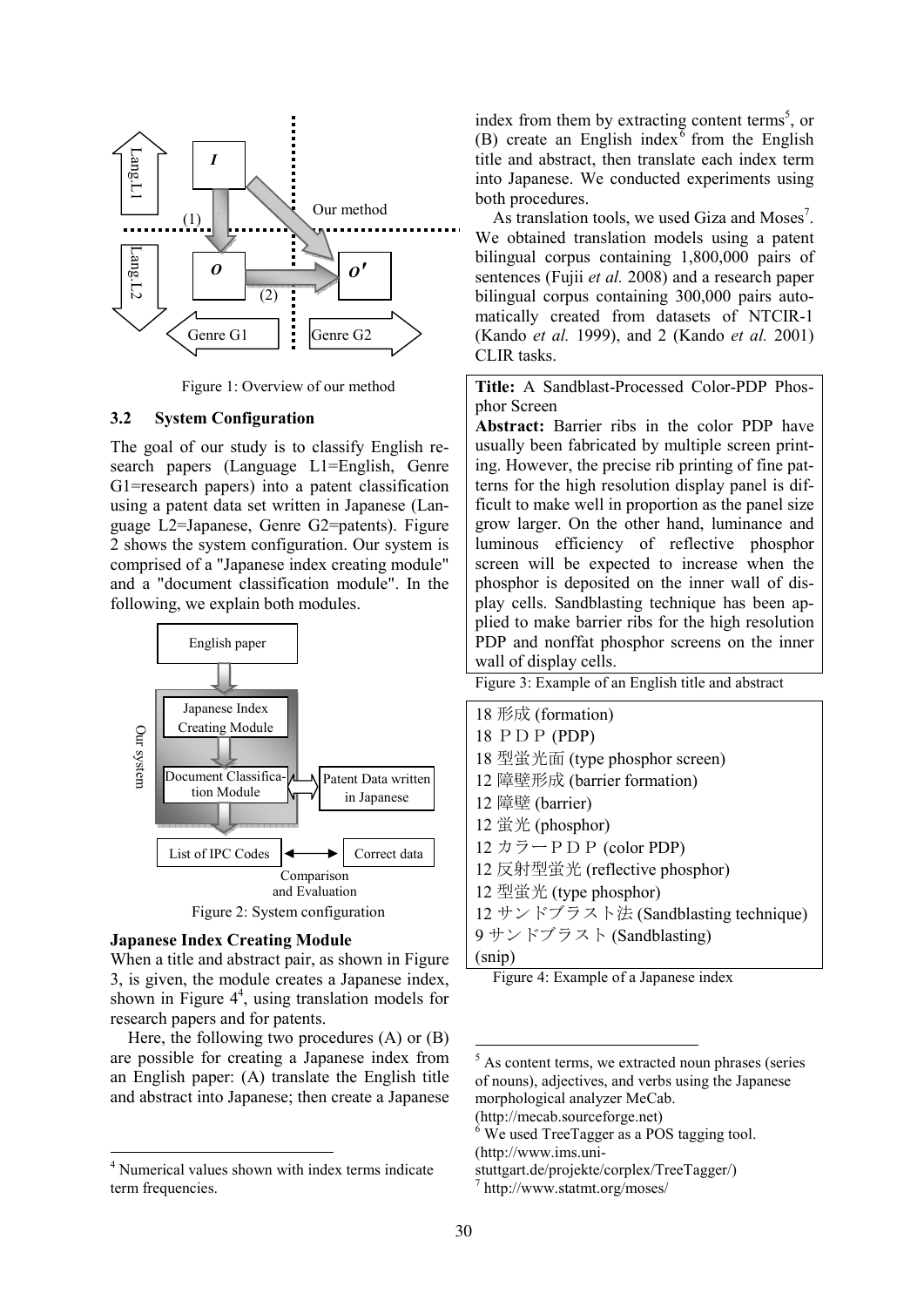We used two phrase tables for research papers and patents when translating English index terms into Japanese. For a given English term, we selected the Japanese term with the highest translation probability from the candidates in each table. These tables were automatically obtained in the process of constructing translation models for research papers and patents using Giza and Moses. However, there are several other ways to translate index terms, such as using bilingual dictionaries of technical terms or compositional semantics (Tonoike *et al.*, 2007), we employed a phrase table-based method because the effectiveness of this method was experimentally confirmed by Itakagi et al. (2007). In addition to this method, we also investigated using bilingual dictionaries of technical terms as baseline methods. Details of these methods are in Section 4.2.

#### Document Classification Module

We used Nanba's k-NN-based system (Nanba, 2008:c) for a Japanese subtask as a document classification module in our system. This module uses a patent retrieval engine (Nanba, 2007) which was developed for the NTCIR-6 Patent Retrieval Task (Fujii et al., 2007). This engine introduced the Vector Space Model as a retrieval model, SMART (Salton, 1971) for term weighting, and noun phrases (sequence of nouns), verbs, and adjectives for index terms. The classification module obtained a list of IPC codes using the following procedure.

- 1. Retrieve top 170 results using the patent retrieval engine for a given research paper.
- 2. Extract IPC codes with relevance scores for the query from each retrieved patent in step 1.
- 3. Rank IPC codes using the following equation.

Score(X) = 
$$
\sum_{i=1}^{n}
$$
 Release score of each patent

Here, X and n indicate the IPC code and the number of patents that X was assigned to within the top 170 retrieved patents, respectively. Nanba determined the value of 170 using the dry run data and the training data of the NTCIR-7 Patent Mining Task.

### 3.3 Classification of Research Papers into International Patent Classification (IPC)

As a patent classification system for classification of research papers, we employed the International Patent Classification (IPC) system. The IPC system is a global standard hierarchical patent classification system. The sixth edition of the IPC contains more than 50,000 classes at the most detailed level<sup>8</sup>. The goal of our task was to assign one or more of these IPC codes at the most detailed level to a given research paper.

#### 4 Experiments

To investigate the effectiveness of our method, we conducted some experiments. Section 4.1 describes the experimental procedure. Section 4.2 explains several methods that were compared in the experiments. Section 4.3 reports the experimental results, and Section 4.4 discusses them.

#### 4.1 Experimental Method

We conducted some experiments using the data of the cross-lingual subtask (E2J) in the NTCIR-7 Patent Mining Task.

#### Correct data set

We used a data set for the formal run of the cross-lingual subtask in the NTCIR-7 Patent Mining Task (Nanba, et al., 2008). In the data set, IPC codes were manually assigned to each 879 topics (research papers). For each topic, an average of 2.3 IPC codes was manually assigned. These correct data were compared with a list of IPC codes<sup>9</sup> by systems, and the systems were evaluated in terms of MAP (mean average precision). Here, the 879 topics were divided into two groups: group A, in which highly relevant IPC codes were assigned to 473 topics, and group B, in which relevant IPC codes were assigned to 406 topics. In our experiment, we evaluated several systems in two ways: using group A only and using both groups.

#### Document Sets

An overview of document sets used in our experiments is in Table 1. In the unexamined Japanese patent applications, manually assigned IPC codes are included together with full text patent data. These data were utilised to apply the k-NN method in our document classification module. NTCIR-1 and 2 CLIR Task test collections were used to obtain a translation model for research papers, which we mentioned in Section 3.2.

-

<sup>8</sup> Among 50,000 classes, 30,855 classes relevant to academic fields were used in the NTCIR-7 Patent Mining Task.

<sup>9</sup> The maximum number of IPC codes allowed to be output for a single topic was 1,000.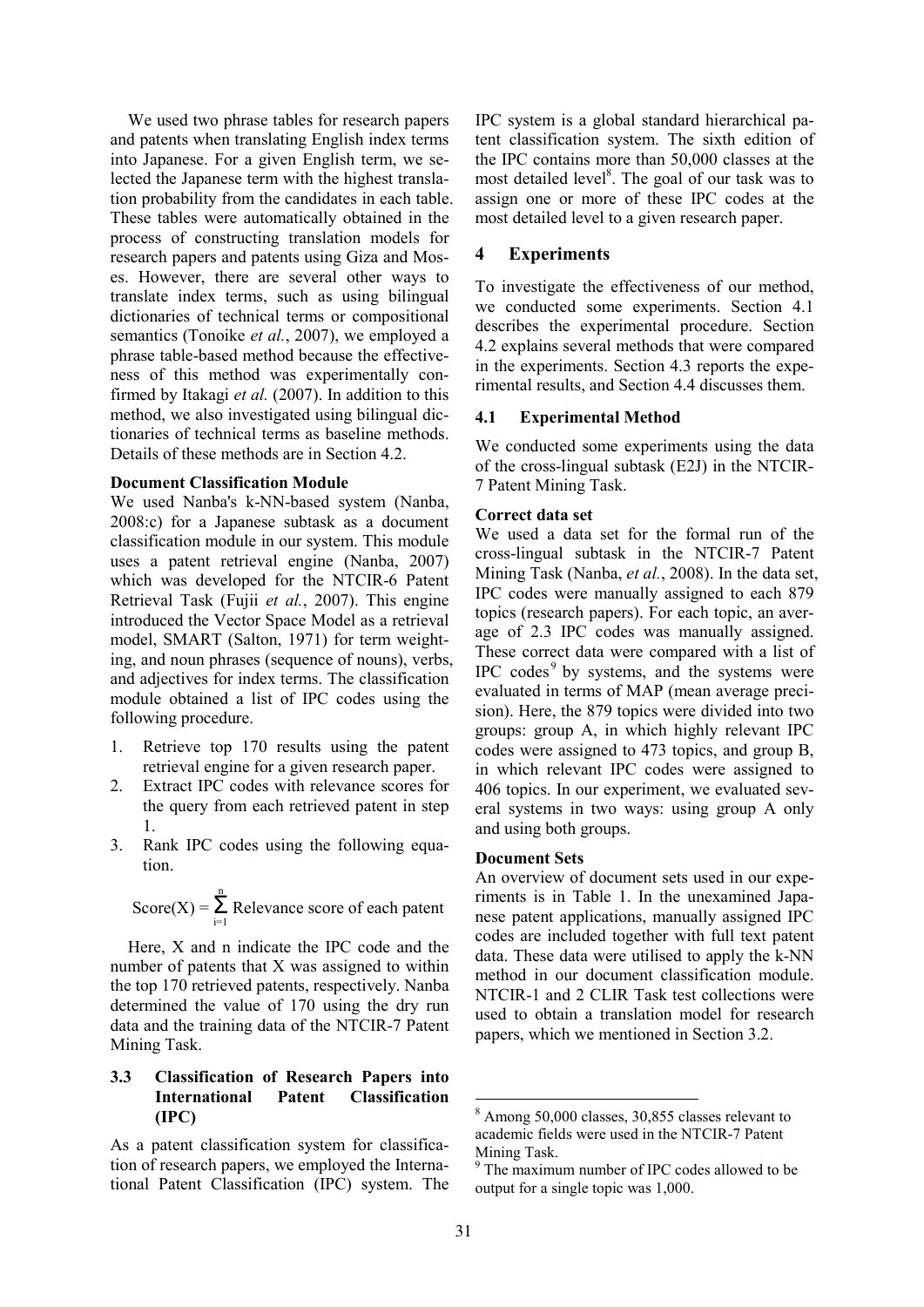| Data          | Year | <b>Size</b> | No.  | Lang.    |
|---------------|------|-------------|------|----------|
| Unexamined    | 1993 | 100         | 3.50 | Japanese |
| Japanese      |      | GB          | М    |          |
| patent appli- | 2002 |             |      |          |
| cations       |      |             |      |          |
| NTCIR-1       | 1988 | 1.4         | 0.26 | Japanese |
| and 2 CLIR    |      | GB          | М    | /English |
| Task          | 1999 |             |      |          |

|  |  | Table 1: Document sets |  |
|--|--|------------------------|--|
|--|--|------------------------|--|

### 4.2 Alternatives

We conducted examinations using seven baseline methods, three proposed methods, and two upper-bound methods shown as follows. In the following, "SMT $(X)$ " is a method to create a Japanese index after translating research papers using a translation model X. "Index $(X)$ " is a method to create an English index, and to translate the index terms using a phrase table for translation model X.

Baseline methods

- SMT(Paper): Create a Japanese index after translating research papers using a translation model for research papers.
- SMT(Patent): Create a Japanese index after translating research papers using a model for patents.
- Index(Paper): First create an English index, then translate the index terms into Japanese using a phrase table for research papers.
- Index(Patent): First create an English index, then translate the index terms into Japanese using a phrase table for patents.
- SMT(Paper)+Hypernym: Paraphrase index terms created from "SMT(Paper)" by their hypernyms using a hypernym-hyponym thesaurus.
- Index(TechDic): Translate English index terms using a Japanese-English dictionary consisting of  $450,000$  technical terms<sup>10</sup>.
- Index(EIJIRO): Translate English index terms using  $EIIIRO<sup>11</sup>$ , a Japanese-English dictionary consisting of more than 1,000,000 pairs of terms.

Our methods

 $\overline{a}$ 

- Index(Paper)\*Index(Patent): Product set of "Index(Paper)" and "Index(Patent)".
- Index(Paper)+Index(Patent): Union of "Index(Paper)" and "Index(Patent)".

 SMT(Paper)+Index(Patent): Union of "SMT(Paper)" and "Index(Patent)".

### Upper-bound methods

- Japanese subtask: This is the same as the Japanese subtask in the NTCIR-7 Patent Mining Task. For this subtask, Japanese research papers, which are manual (ideal) translations of corresponding English papers, are input into a system.
- Japanese subtask+Index(Patent): Union of "Japanese subtask" and "Index(Patent)".

Another reason for using the baseline methods is that the terms used in patents are often more abstract or creative than those used in research papers, as mentioned in Section 1. Therefore, we paraphrased index terms in SMT(Paper) by their hypernyms using a hypernym/hyponym thesaurus (Nanba, 2007). Nanba automatically created this thesaurus consisting of 1,800,000 terms from 10 years of unexamined Japanese patent applications using a set of patterns, such as " $NP_0$  ya  $NP_1$ nadono  $NP_2$  (NP<sub>2</sub> such as  $NP_0$  and NP<sub>1</sub>)" (Hearst, 1992).

### 4.3 Experimental Results

Experimental results are given in Table 2. From the results, we can see that "SMT(Paper)" obtained the highest MAP scores when using topics in group A+B and in group A. Of the 10 methods used (except for the upper-bound methods), our method "SMT(Paper)+Index(Patent)" obtained the highest MAP score.

### 4.4 Discussion

### Difference of terms between research and patents (Comparison of "Index(Paper)" and "Index(Patent)")

Although the quality of phrase tables for research papers ("Index(Paper)") and patents ("Index(Patent)") was not very different, the MAP score of "Index(Paper)" was 0.01 better than that of "Index(Patent)". To investigate this gap, we compared Japanese indices by "Index(Paper)" and "Index(Patent)". There were 69,100 English index terms in total, and 47,055 terms (47,055/69,100=0.681) were translated by the model for research papers, while 40,427 terms  $(40, 427/69, 100=0.585)$  were translated by the model for patents. Ten percent of this gap indicates that terms used in research papers and in patents are different, which causes the gap in MAP scores of "Index(Patent)" and "Index(Paper)".

<sup>&</sup>lt;sup>10</sup> "Kagakugijutsu 45 mango taiyakujiten" Nichigai Associates, Inc., 2001.

 $11$  http://www.eijiro.jp/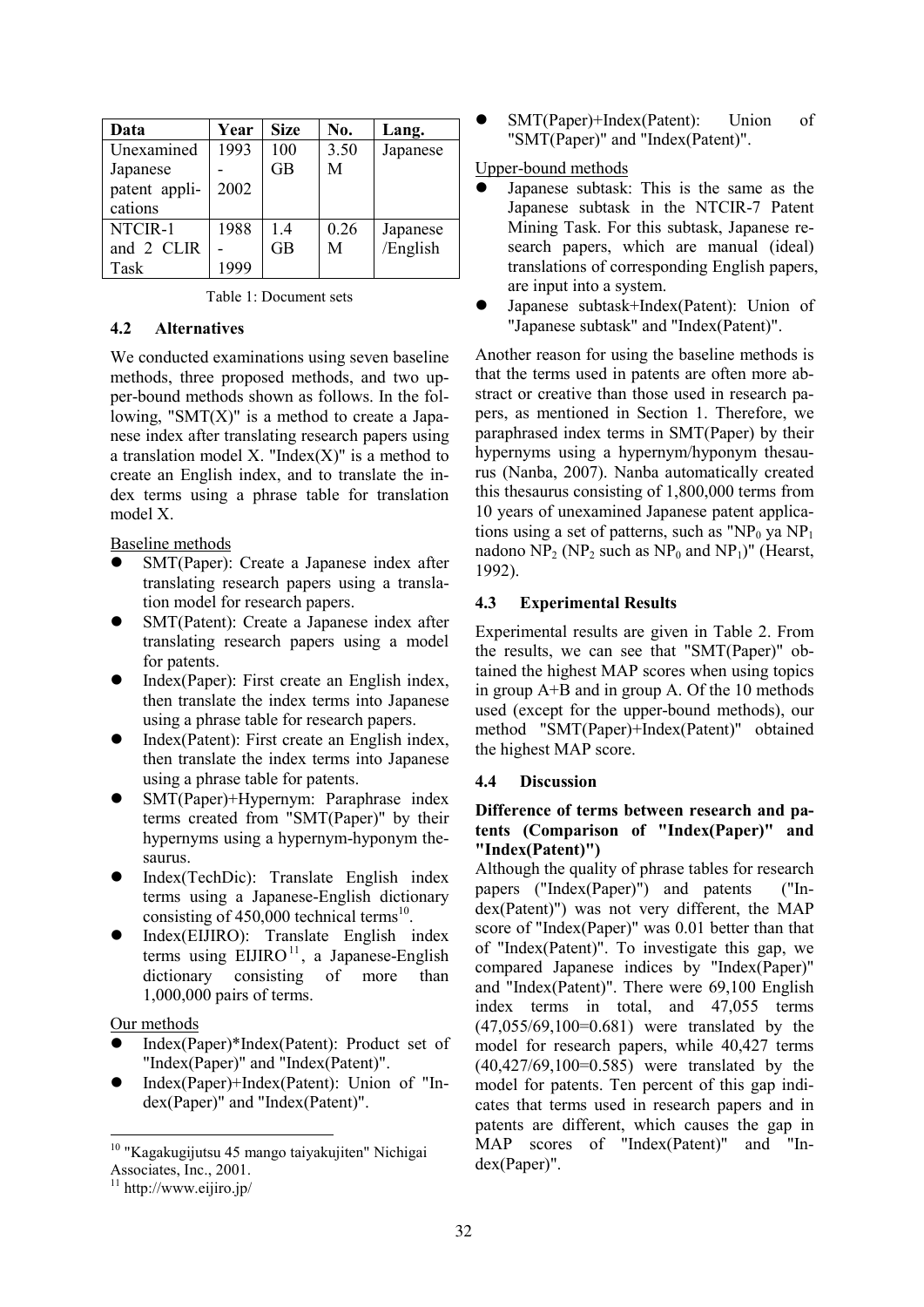# Combination of "Index(Paper)" and "Index(Patent)"

When a term translated by the model for research papers matches a term translated by the model for patents, they seem to be a correct translation. Therefore, we examined "Index(Paper)\*Index(Patent)". The method uses terms as an index when translation results by both models match. From the experimental results, this method obtained 0.1830 and 0.2230 of MAP scores when using topics in group A+B and in group A, respectively. These results indicate that the overlap of lexicons between research papers and patents is relatively large, and terms in this overlap are effective for our task. However, the MAP score of "Index(Paper)\*Index(Patent)" was 0.02 lower than "Index(Paper)" and "Index(Patent)", which indicates that there are not enough terms in the overlap for our task.

In addition to "Index(Paper)\*Index(Patent)", we also examined "Index(Paper)+Index(Patent)", which is a union of "Index(Paper)" and "Index(Patent)". From the experimental results, we obtained respective MAP scores of 0.2258 and 0.2596 when using topics in group A+B and in group A. These scores are 0.01 to 0.02 higher than the scores of "Index(Paper)" and "Index(Patent)". These encouraging results indicate that our method using two translation models is effective for a cross-genre document classification task.

#### Effectiveness of "SMT(Paper) +Index(Patent)"

In addition to "Index(Paper)", "SMT(Paper)" also obtained high MAP scores. Therefore, we combined "Index(Patent)" with "SMT(Paper)" instead of "Index(Paper)". From the experimental results, we found that this approach ("SMT(Paper)+Index(Patent)") produced MAP scores of 0.2633 when using topics in group A+B and 0.2807 when using topics in group A. These scores were the highest of all, almost approaching the results of upper-bound methods.

### Comparison of "Index(TechDic)", "Index(EIJIRO)", "Index(Paper)", and "Index(Patent)"

Both "Index(TechDic)" and "Index(EIJIRO)" were worse than "Index(Paper)" and "Index(Patent)" by more than 0.05 in the MAP scores. These results were due to the lower number of terms translated by each method. Because phrase tables for research papers and patents were automatically created, they were not as correct as "TechDic" and "EIJIRO". However, the phrase tables were able to translate more English terms into Japanese in comparison with "Tech-Dic" (30,008/69,100=0.434) and "EIJIRO" (37607/69,100=0.544), and these induced the difference of MAP scores.

# Comparison of "SMT(Paper)+Hypernym" and "SMT(Paper)"

"SMT(Paper)+Hypernym" impaired "SMT(Paper)", because the method paraphrased unnecessary terms into their hypernyms. As a result, irrelevant patents were contained within the top 170 search results, and the k-NN method ranked irrelevant IPC codes at higher levels. Our methods using two translation models are different from "SMT(Paper)+Hypernym" in this point because two translation models translate into the same term when a scholarly term need not be paraphrased.

### Classification of Japanese research papers using "Index(Patent)"

As we mentioned above, the "Index(Paper)+Index(Patent)" and "SMT(Paper)+Index(Patent)" models improved the MAP scores of both "Index(Paper)" and "SMT(Paper)". We further investigated whether "Index(Patent)" could also improve monolingual document classification ("Japanese subtask+Index(Patent)"). In this method, a Japanese index was created from a manually written Japanese research paper, and this was combined with "Index(Patent)". The results showed that "Japanese subtask+Index(Patent)" could slightly improve MAP scores when using topics in group A+B and in group A.

# Practicality of our method

Recall values for the top n results by "SMT(Paper)+Index(Patent)", which obtained the highest MAP score, are in Table 3. In this table, the results using all topics (group A+B) and the topics in group A are shown. The results indicate that almost 40% of the IPC codes were found within top 10 results, and 70% were found within the top 100. For practical use, we need to improve recall at the top 1, but we still believe that these results are useful for supporting beginners in patent searches. It is often necessary for searchers to use patent classification codes for effective patent retrieval, but professional skill and much experience are required to select relevant IPC codes. In such cases, our method is useful to look for relevant IPC codes.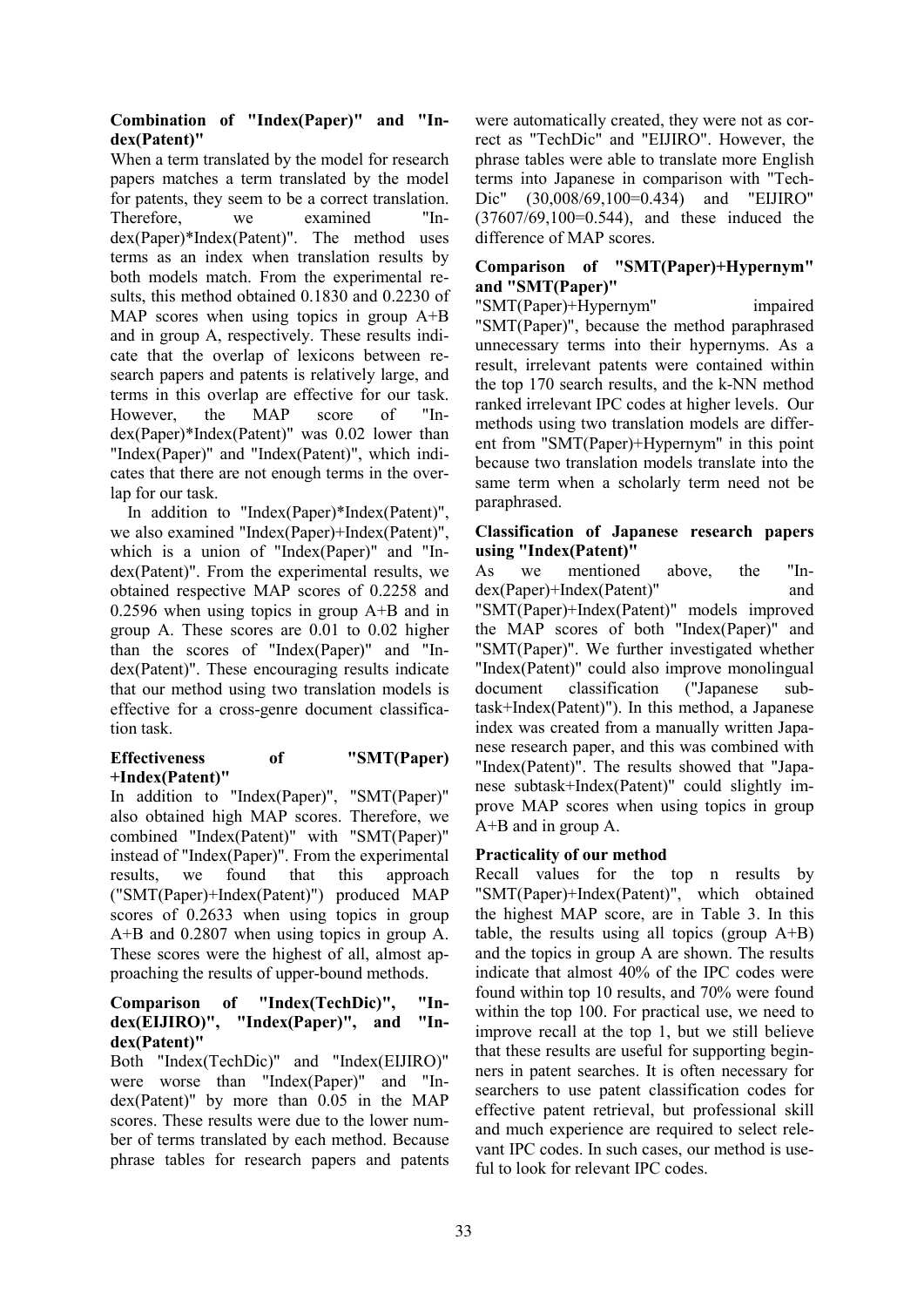|                 | <b>Method</b>                  | group<br>$A+B$ | group A |
|-----------------|--------------------------------|----------------|---------|
| Our             | Index(Paper)*Index(Patent)     | 0.1830         | 0.2230  |
| methods         | Index(Paper)+Index(Patent)     | 0.2258         | 0.2596  |
|                 | SMT(Paper)+Index(Patent)       | 0.2633         | 0.2897  |
| <b>Baseline</b> | SMT(Paper)                     | 0.2518         | 0.2777  |
| methods         | SMT(Patent)                    | 0.2214         | 0.2507  |
|                 | Index(Paper)                   | 0.2169         | 0.2433  |
|                 | Index(Patent)                  | 0.2000         | 0.2373  |
|                 | SMT(Paper)+Hypernym            | 0.2451         | 0.2647  |
|                 | Index(TechDic)                 | 0.1575         | 0.1773  |
|                 | Index(EUIRO)                   | 0.1347         | 0.1347  |
| Upper-          | Japanese subtask               | 0.2958         | 0.3267  |
| bound           | Japanese subtask+Index(Patent) | 0.3001         | 0.3277  |

Table 2: Evaluation results

#### 5 Conclusion

We proposed several methods that automatically classify research papers into the IPC system using two translation models. To confirm the effectiveness of our method, we conducted some examinations using the data of the NTCIR-7 Patent Mining Task. The results showed that one of our methods "SMT(Paper)+Index(Patent)" obtained a MAP score of 0.2897. This score was higher than that of "SMT(Paper)", which used translation results by the translation model for research papers, and this indicates that our method is effective for cross-genre, cross-lingual document classification.

| rank | group A         | group $A+B$            |
|------|-----------------|------------------------|
|      | 0.117(131/1115) | 0.110(226/2051)        |
| 2    | 0.186(207/1115) | $0.169$ (347/2051)     |
| 3    | 0.239(267/1115) | 0.215(440/2051)        |
| 4    | 0.278(310/1115) | 0.250(512/2051)        |
| 5    | 0.311(347/1115) | 0.277(567/2051)        |
| 10   | 0.420(468/1115) | $0.377$ ( $774/2051$ ) |
| 20   | 0.524(584/1115) | $0.467$ (958/2051)     |
| 50   | 0.659(735/1115) | 0.597(1224/2051)       |
| 100  | 0.733(817/1115) | 0.673(1381/2051)       |
| 500  | 0.775(864/1115) | 0.728 (1494/2051)      |
| 1000 | 0.775(864/1115) | 0.728(1494/2051)       |

Table 3: Recall for top n results (SMT(Paper)+Index(Patent))

#### References

- Guo-Wei Bian and Shun-Yuan Teng. 2008. Integrating Query Translation and Text Classification in a Cross-Language Patent Access System, Proceeding of the  $7<sup>th</sup>$  NTCIR Workshop Meeting: 341-346.
- Stephane Clinchant and Jean-Michel Renders. 2008. XRCE's Participation to Patent Mining Task at

NTCIR-7, Proceedings of the  $7<sup>th</sup> NTCIR$  Workshop Meeting: 351-353.

- Atsushi Fujii, Makoto Iwayama, and Noriko Kando. 2004. Overview of Patent Retrieval Task at NTCIR-4, Working Notes of the  $4<sup>th</sup>$  NTCIR Workshop: 225-232.
- Atsushi Fujii, Makoto Iwayama, and Noriko Kando. 2005. Overview of Patent Retrieval Task at NTCIR-5, Proceedings of the 5<sup>th</sup> NTCIR Workshop Meeting: 269-277.
- Atsushi Fujii, Makoto Iwayama, and Noriko Kando. 2007. Overview of the Patent Retrieval Task at NTCIR-6 Workshop, Proceedings of the  $6<sup>th</sup> NTCIR$ Workshop Meeting: 359-365.
- Atsushi Fujii, Masao Utiyama, Mikio Yamamoto, and Takehito Utsuro. 2008. Overview of the Patent Translation Task at the NTCIR-7 Workshop, Proceedings of the  $7<sup>th</sup> NTCIR$  Workshop Meeting: 389-400.
- Marti A. Hearst. 1992. Automatic Acquisition of Hyponyms from Large Text Corpora, Proceedings of the  $14<sup>th</sup>$  International Conference on Computational Linguistics: 539-545.
- Daisuke Ikeda, Toshiaki Fujiki, and Manabu Okumura. 2006. Automatically Linking News Articles to Blog Entries, Proceedings of AAAI Spring Symposium Series Computational Approaches to Analyzing Weblogs: 78-82.
- Masaki Itagaki, Takako Aikawa, and Xiaodong He. 2007. Automatic Validation of Terminology Translation Consistency with Statistical Method, Proceedings of MT summit XI: 269-274.
- Hideo Itoh, Hiroko Mano, and Yasushi Ogawa. 2002. Term Distillation for Cross-db Retrieval, Working Notes of the  $3^{rd}$  NTCIR Workshop Meeting, Part III: Patent Retrieval Task: 11-14.
- Makoto Iwayama, Atsushi, Fujii, Noriko Kando, and Akihiko Takano. 2002. Overview of Patent Re-